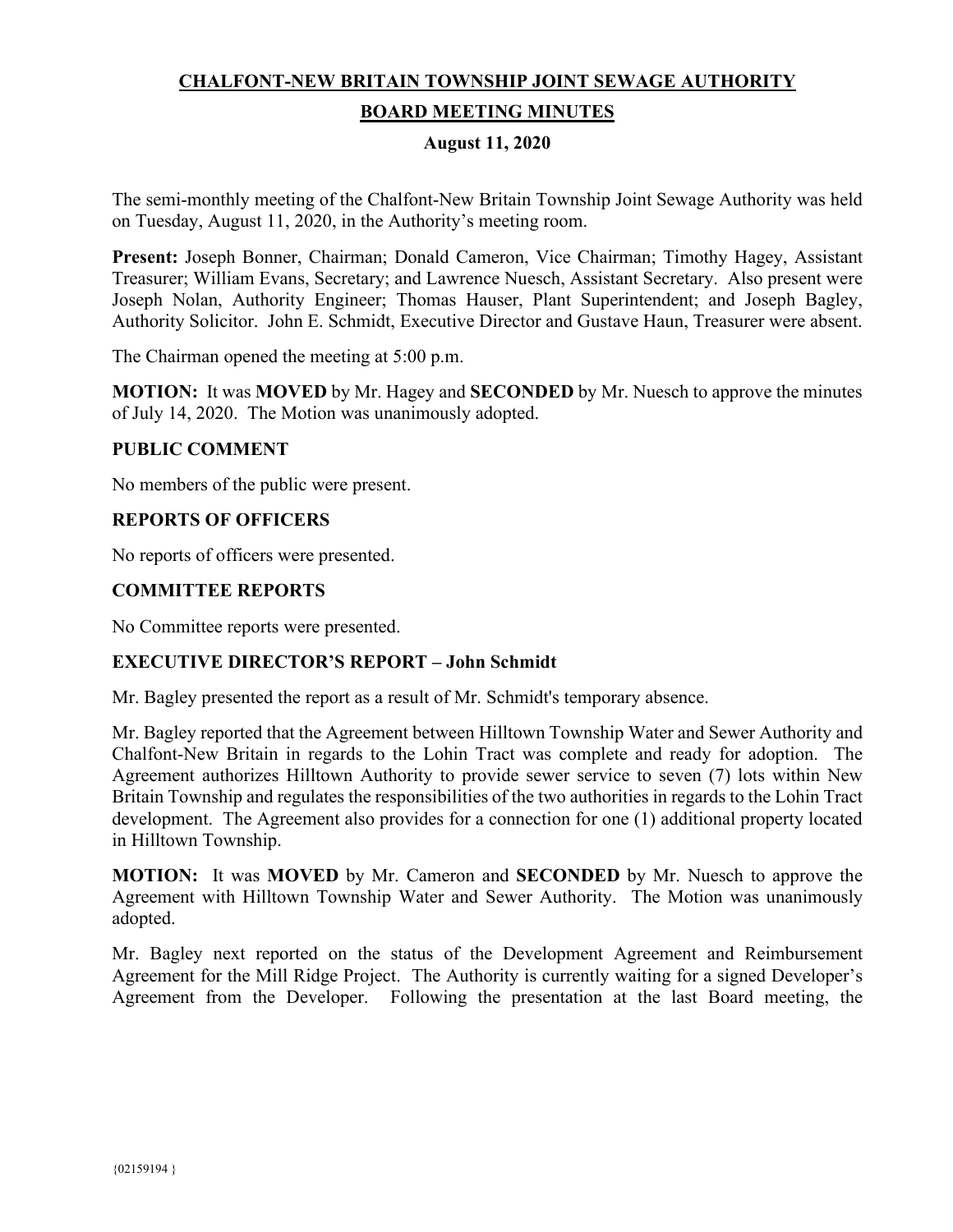Reimbursement Agreement has been updated to include a limit of a maximum of twenty (20) EDUs for reimbursement.

Mr. Bagley presented Escrow Account Nos. 122, 102, 127, 105, 106, 115 and 116 for closing. Mr. Schmidt communicated to Mr. Bagley that all work had been completed on these projects and the accounts were ready for closing.

**MOTION:** It was **MOVED** by Mr. Hagey and **SECONDED** by Mr. Cameron to close the aforementioned Escrow Accounts. The Motion was unanimously adopted.

# **SUPERINTENDENT'S REPORT – Thomas Hauser**

Mr. Hauser reported that plant operations during the month of June were poor. The Authority continued to experience issues with the bearings and couplers of the aerators, and the mixed liquor suspended solids levels rose because of dryer start-up problems. Because of these dryer issues the Authority was not able to dewater adequate amounts of sludge daily and eventually the Authority ran out of space for sludge storage.

Precipitation: 4.10 inches Average Daily Flow: 3.58 MGD Peak Day Flow: 6.08 MG

There were permit excursions for total suspended solids, NH3, total phosphorous and fecal coliforms.

Mr. Hauser discussed the storage space issues. He extensively discussed startup issues with the dryer and the dewatering problems. He reported that there was a power outage on June 3 but that backup power was provided. Mr. Hauser discussed the drawings for modification of the aerators received from the structural engineer and a problem ordering a particular material as part of the replacement project for the aerators. Mr. Hauser explained the startup issues with the dryer and getting the dryer connected to the SCADA System hindering the dewatering operations on June 22. Overnight drying and dewatering operations began with shutdown alarms on June 23 and June 25.

In the collection system, they televised various jobs, read Cycle A deduct meter list, inspected manholes in County Line Park for an upcoming paving project. In Pump Station No. 6, a Wet Well Wizard (a small aerator) was installed to eliminate the adding of potassium permanganate (as a test case). A new dog-house manhole was inspected.

A question from the Board was posed as that if the system could be staffed 24 hours a day, could the Authority avoid experiencing permit excursions? The response from Mr. Hauser was that it would not have helped.

In terms of the ultraviolet system, tech support was called and was told that the earliest a technician could be onsite is August 18, but a technician arrived here on the  $6<sup>th</sup>$ . There was a discussion about the bulbs for the UV System lasting about 5-6 thousand hours. Mr. Hauser has been purchasing non-manufacturer bulbs in order to save money. A representative of the manufacturer said that the manufacturer's bulb prices have been reduced. The manufacturer's representative said that if the date of installation is recorded and the bulbs purchased from the manufacturer burn out prematurely, the manufacturer will prorate the cost. The bulbs are designed to last one (1) year. A Board question was asked whether there could be a difference in the bulbs purchased by the Authority from the OEM specifications. Mr. Hauser replied he has been using these same bulbs for over 5 years without a problem. An additional question was asked about whether the effluent going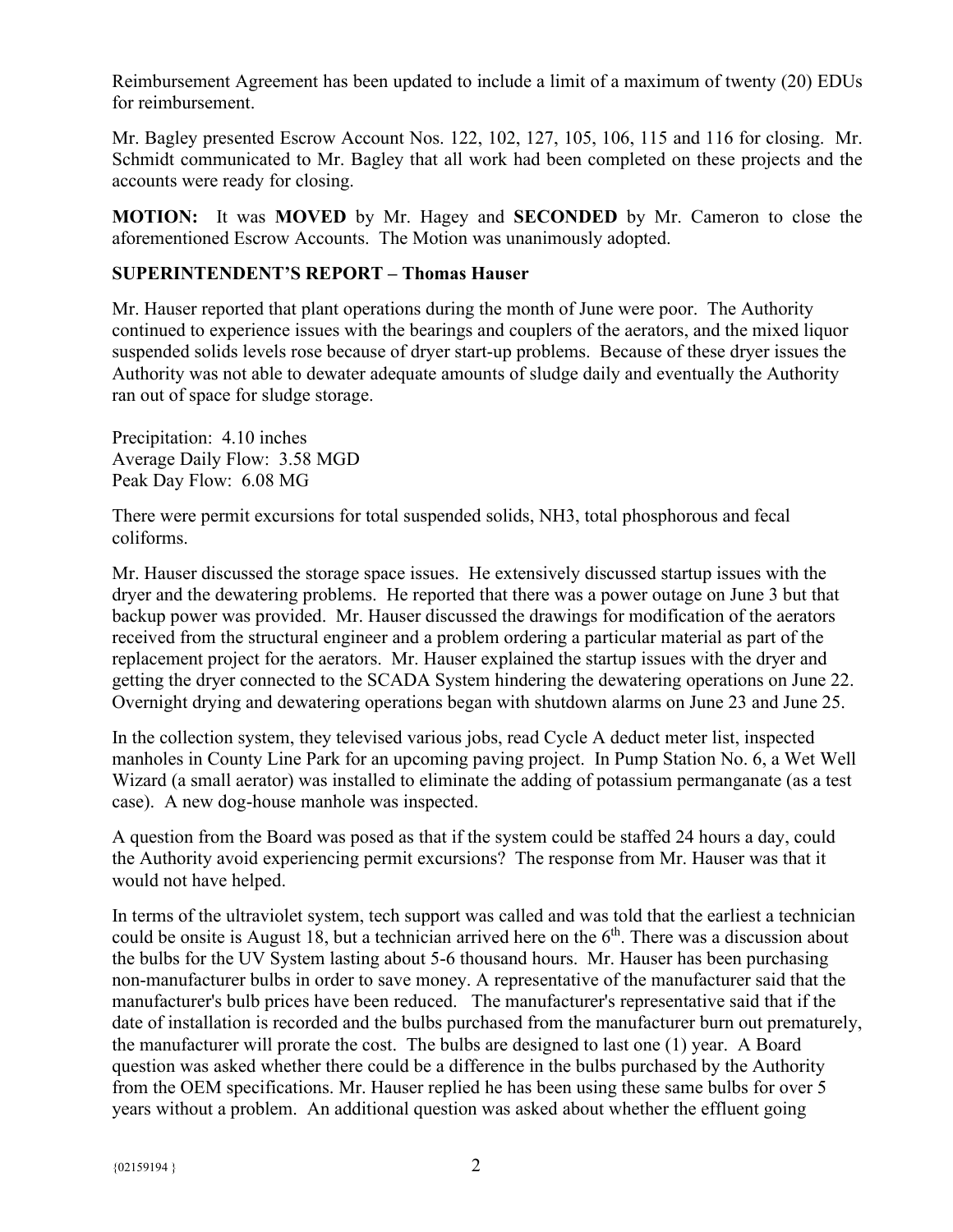through the UV System showed any type of decrease in fecal coliform and the answer was affirmative. There are 320 bulbs in the UV System. Only 6 bulbs in the system are currently not lit. A fecal sample was taken yesterday but it still failed. An additional question was asked if the water being treated going into the UV system has a higher fecal coliform count than usual. Mr. Hauser responded that those rates for the UV are typical. He thinks the issue may have to do with turbidity.

A question from the Board was asked if the water being treated by the UV comes from the clarifiers, to which the answer was yes. That water does not contain dryer condensate, which goes to back to the head of plant.

A question was asked if the Authority is up to a full staff at this time following COVID-19 reductions. Mr. Hauser responded that all the personnel are back to work daily.

A question was asked whether there are any concerns about COVID in the waste stream. Mr. Hauser responded that no one at the Authority is ill. There was a certain explanation regarding splitting time in the lunchroom in order to social distance.

Mr. Hauser stated that there was a visit from DEP with 30 minutes notice last week. A question was asked whether he believed that the number of excursions reported caused the DEP visit? Mr. Hauser answered in the affirmative. Mr. Hauser also stated that DEP conducted a "virtual" laboratory audit during the August 4 tropical storm. There will be some protocols to add to the laboratory as a result of the audit.

A question was asked if we can't improve the process by putting staff on nightwork and whether that should be attempted. Mr. Hauser responded with a discussion of the needed repair of the aerators and the couplers. He discussed that he was "running all available equipment" 24 hours a day, 7 days a week to put dissolved oxygen into the water, however the ammonia "just kept climbing". In July, the Authority ran out of the ferrous chloride due to a delivery issue by the supplier. When it was finally delivered, the Authority only received a partial load. As a result, phosphorous is still out of limit in July. Mr. Hauser further explained that the drive chain in one of the aerators was bad, was replaced and now there is an issue with the gearbox in the same aerator.

# **ENGINEER'S REPORT – Joseph Nolan, P.E.**

In the bill list, there are final payments for the General Contractor and the Electrical Contractor for the Dryer Project which are 99.9% completed. Mr. Schmidt recommends processing the final payments but he will hold the checks for the last few items to be provided by the contractors. There is a change order in the Electrical Contractor's final payment. There was some extra conduit work and the furnishing of electrical panels in the maintenance building requested by the Authority.

There was a question about how the Authority processes time and material requests. Mr. Nolan stated that all time and material requests are based on documentation monitored by CKS. The Electrical Contractor change order is the only change order in the entire project and stems from actual requests by the Authority. Mr. Nolan recommended payment of the change order.

**MOTION:** It was **MOVED** by Mr. Cameron and **SECONDED** by Mr. Nuesch to approve the change order from the Electrical Contractor in the amount of \$15,526.73. The Motion was unanimously adopted.